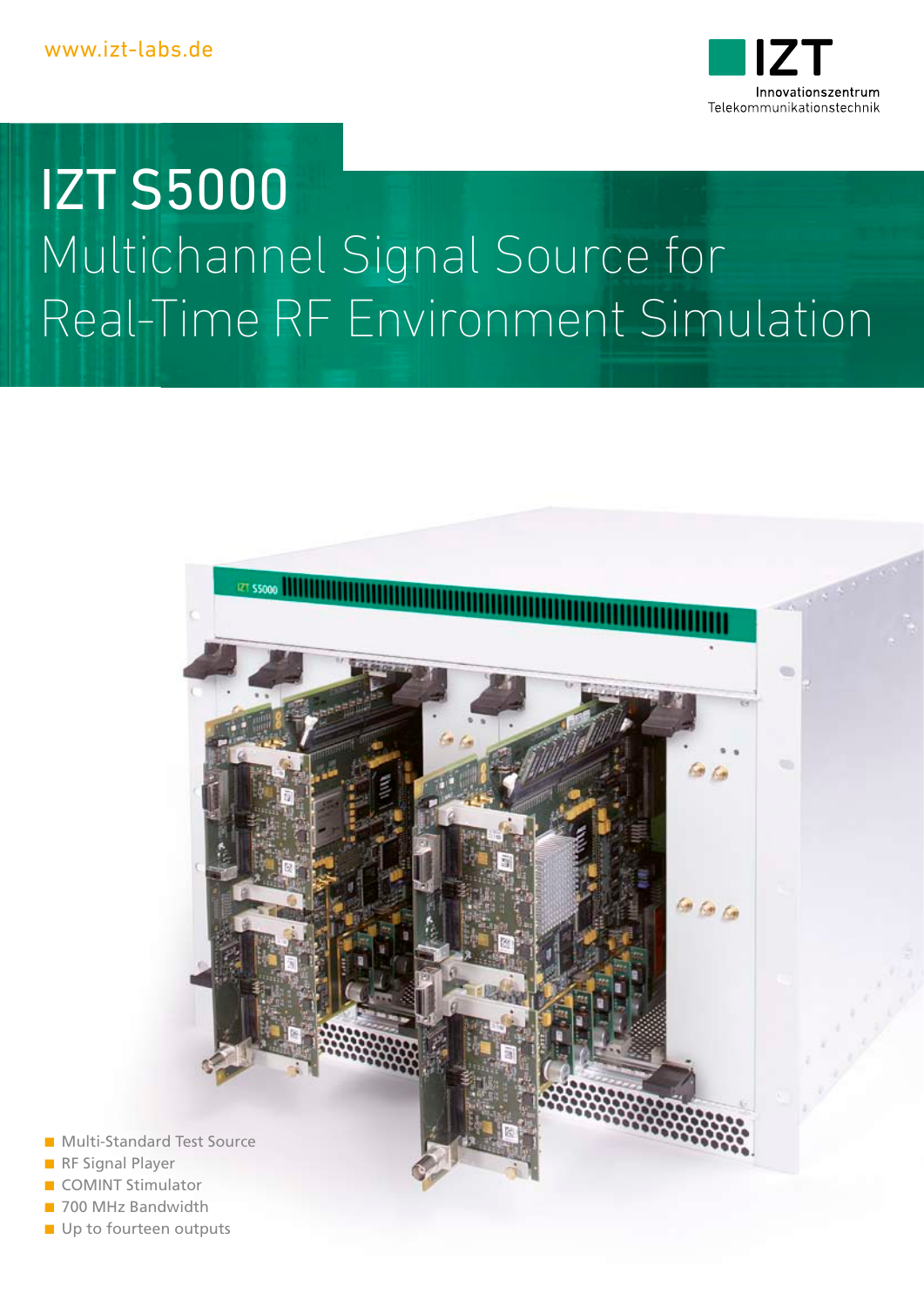The IZT S5000 is a unique and novel concept for a digital signal source to simulate time variant, complex and realistic RF signals.

Originally driven by the application of testing COMINT systems, it can be efficiently applied when ever multiple and accurately synchronized RF test signals are required.

The IZT S5000 is capable of generating up to 128 independent RF signals with excellent dynamic range from a streaming server, internal RAM or any combination thereof.

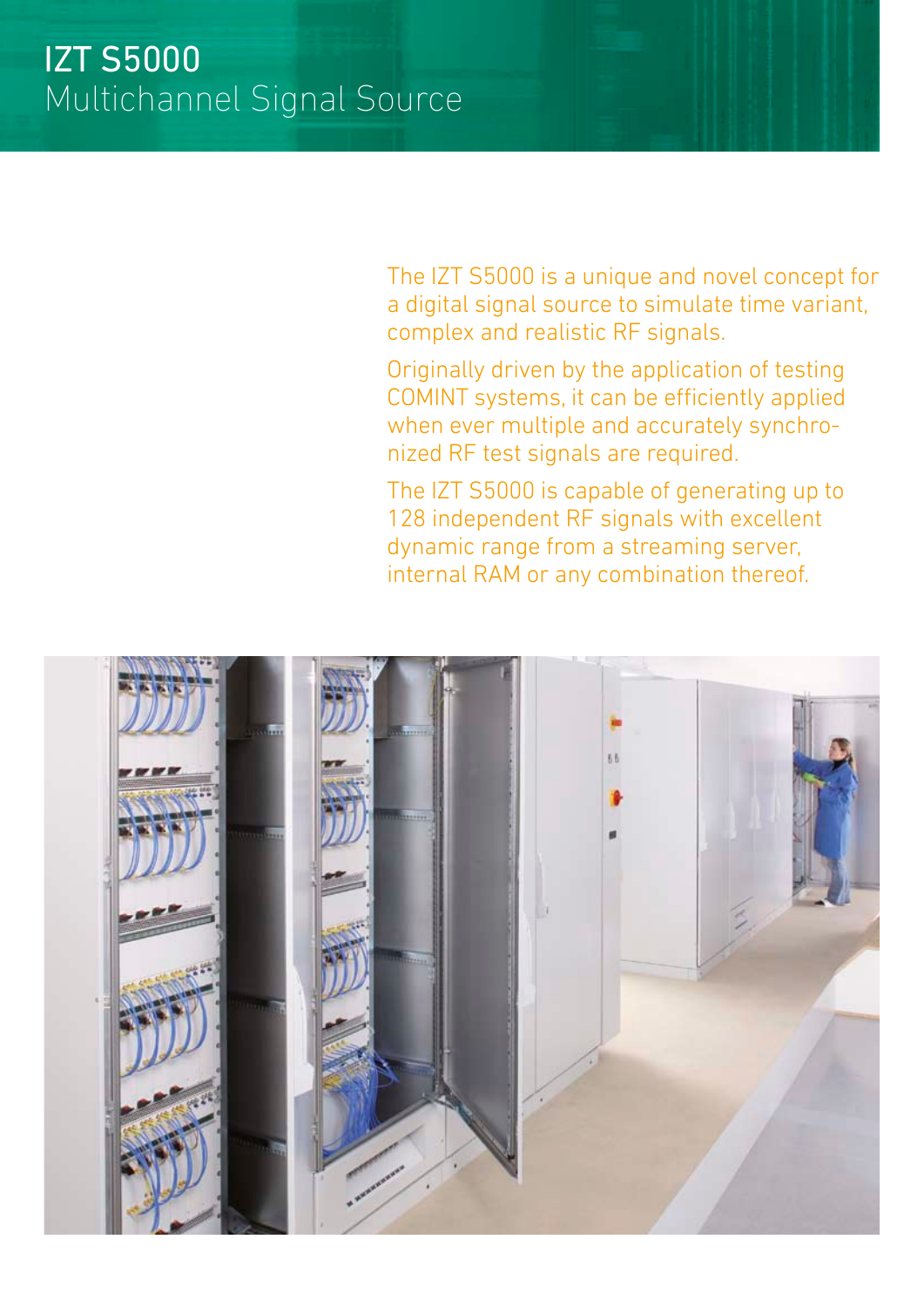# Applications

### **MulTI-CHaNNel rf SOurCe**

With antenna diversity becoming more and more common for mobile receivers, accurate replication of a receive scenario in the lab requires a phase-synchronous player. The IZT S5000 can replay up to fourteen recorded channels. Multiple IZT R3000 receivers can be used as a phase synchronous multichannel recording system.

If multi-standard receivers are to be tested, the IZT S5000 is a very cost efficient way to generate all required test signals from a single source.

# **wIDeBaND SIgNal geNeraTOr**

With a special LO configuration and its associated calibration hardware the IZT S5000 can generate signals with an instantaneous bandwidth up to 700 MHz. The signals are pre-processed in software and then played from the memory on the S5000-DSV2 cards.

Possible applications are the test of UWB waveforms, radar signals, Electronic Counter Measures (ECM) or satellite signals with a very large bandwidth.



**fIgure 1:** MulTIPle STaNDaRDS FROM ONe S5000



**fIgure 2:** uP TO 700MHZ CONTINuOuS SPeCTRuM FROM ONe S5000



**fIgure 3:** STaND-alONe S5000 WITH SeRVeR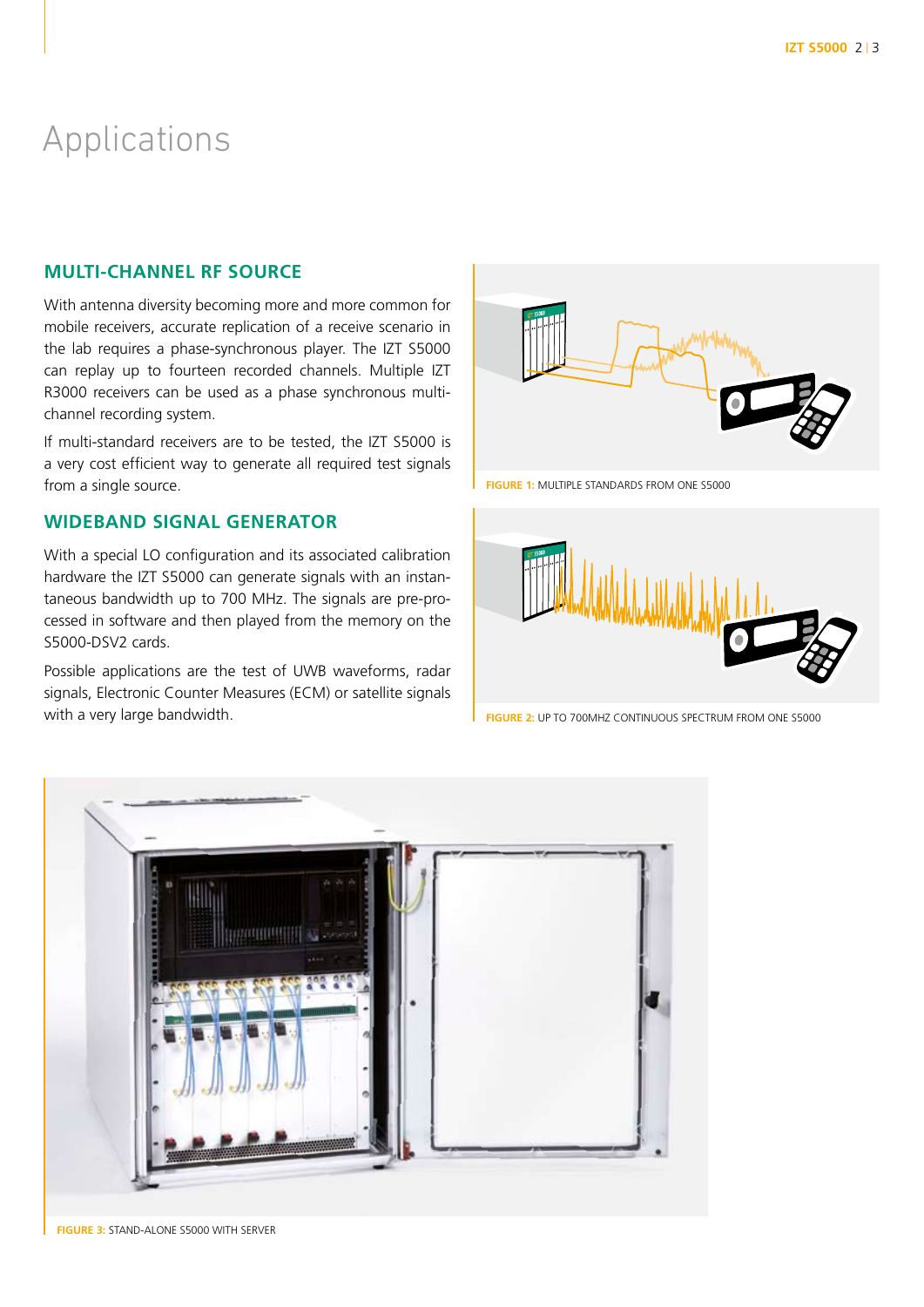# **COMINT Stimulator**

Development and test of COMINT receive systems together with subsequent operator training require a repeatable and well controlled representation of the realistic RF environment the system will have to operate in. If the COMINT system has a DF component, multiple receive inputs have to be fed. For this application the IZT S5000 provides

- $\blacksquare$  a very large number of emissions at an excellent signal quality
- stationary and moving emitters in different positions relative to the COMINT system under test
- $\blacksquare$  emissions with realistic content
- $\blacksquare$  simulation of receive antenna patterns

The IZT S5000's assumes the place of the receive antenna and its output signals are directly fed into the receive inputs of the COMINT system. **figure 5: RECORDING OF SIGNALS** 



**FIGURE 4: IZT S5000 IN A LARGE INSTALLATION FOR COMINT STIMULATION generates several thousand emissions.** 





**figure 6:** IZT S5000 replaying signals

In the control software of the S5000 the user defines time variant "scenarios":

- $\blacksquare$  type and content of the emissions
- **power**
- distance
- $\blacksquare$  relative bearing between receive antenna and each emitter.

The emissions are simulated as if they were received from the actual antenna system of the COMINT receiver. Phase, amplitude and delay of each individual signal are time variant and matched to the current receive scenario.

Each element of the receive antenna is described by means of a complex gain function of azimuth, elevation and frequency.

In its full configuration, the IZT S5000 comprises 26 chassis to continuously cover the frequency range from 20 MHz to 3000 MHz and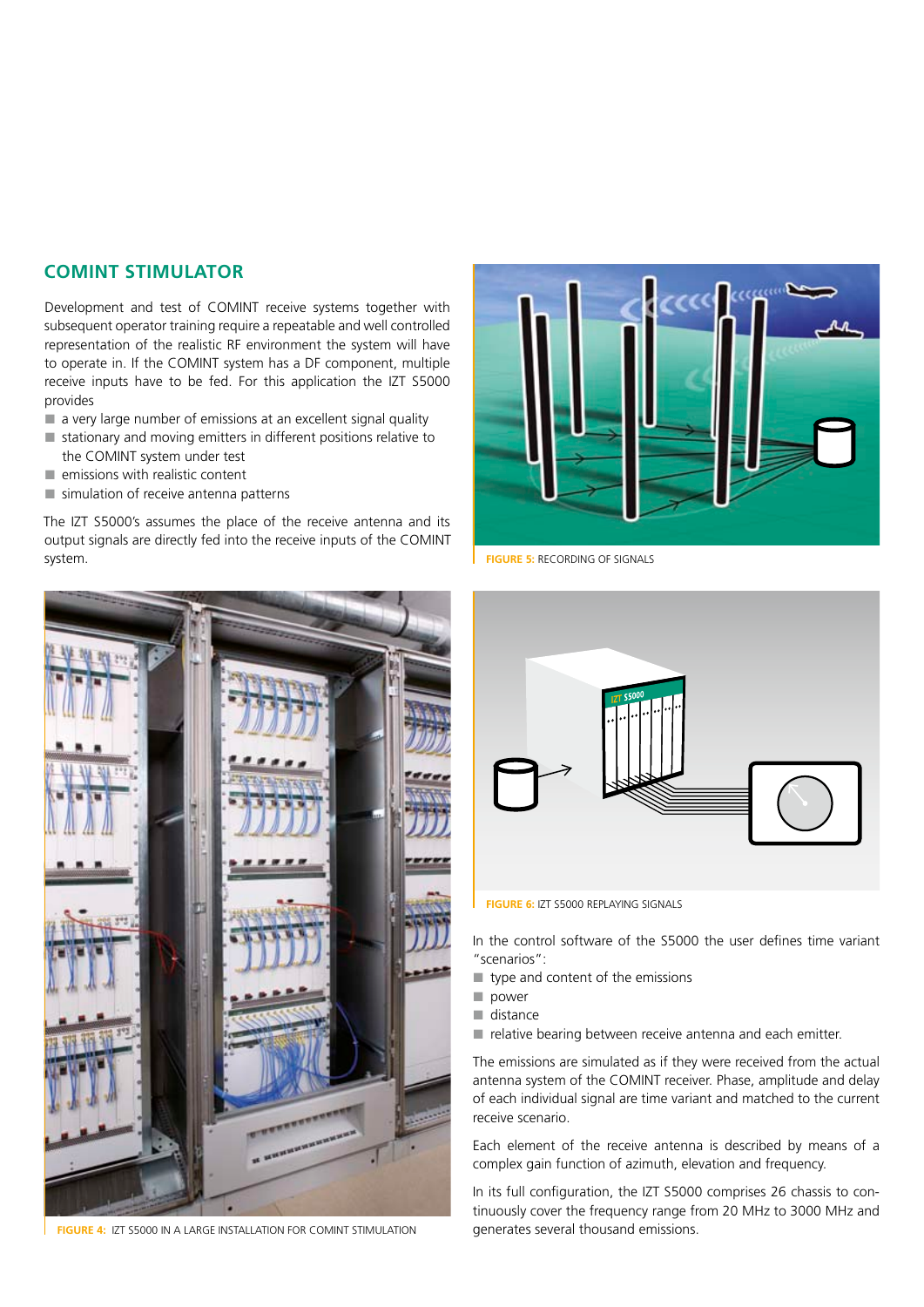# Subsystems

The IZT S5000 is a set of hardware and software components that can be combined to support the different applications.

### **S5000-DSV2 CarD**

The DSV2 card is the core of the IZT S5000. It contains powerful FPGA based signal processing, RF or IQ-output modules. Unlike standard arbitrary waveform generators, the IZT S5000 offers a proprietary and highly efficient signal processing. This patented technology allows interpolating a large number of independent channels ("emitters") in real time. Their relative delay, frequency and amplitude can be varied seamlessly in real-time. On a single card up to 128 individual signals can be processed with a cumulative bandwidth of up to 250 MHz.

#### **Specifications and Functionality**

The S5000-DSV2 has an instantaneous bandwidth of 120 MHz. This means, emitters can be placed arbitrarily within +/-60 MHz of the center frequency.

The frequency range of the RF output is 20 to 3000 MHz with 70 dBc SFDR (typ.) and +20 dBm peak power.

emitters are stored as ideal signals and streamed with 12 bit resolution. For applications where recorded data with a larger dynamic range is used 16 bit or higher resolution can be traded against total cumulative emitter bandwidth.

The emitter data is streamed from servers via GBit LAN interfaces or stored in 4 gByte on-board memory. The streaming is primarily intended for long sequences.

available data throughput for emissions streamed directly from the servers supports a total data rate up to 200 MByte/sec which is sufficient for a total signal bandwidth up to 50 MHz.

With a storage space of one terabyte signals would loop only once per hour on average. The remaining bandwidth can be filled with up to four gigabyte of emission data stored in the RaM.

The DSV2 accurately sets power, delay, phase and frequency of each emitter in real time based on external control data.

The S5000-DSV2 can be synchronized with respect to timing and phase from a central clock source. This includes all local oscillator signals allowing phase stable operation of several S5000-DSV2 in parallel.

#### **S5000-DSV2 Configurations**

In baseline configuration the S5000-DSV2 has one RF output and requires external LO and clock signals.

adding a local oscillator module will make it independently tuneable. This is intended for applications which require a medium number of emissions over a wide frequency range accessible at a single antenna only.

If the S5000-DSV2 is equipped with a second RF upconverter, it can supply signals to two receive antennas. Both RF outputs share the same LO signal and therefore are phase-locked with respect to their center frequency. Emitters can be controlled independently while both outputs share the total cumulative bandwidth available in the DSP section and servers.

IQ-outputs may be used for signals exceeding 3 GHz in frequency.



**fIgure 7:** S5000 DSV2 CaRD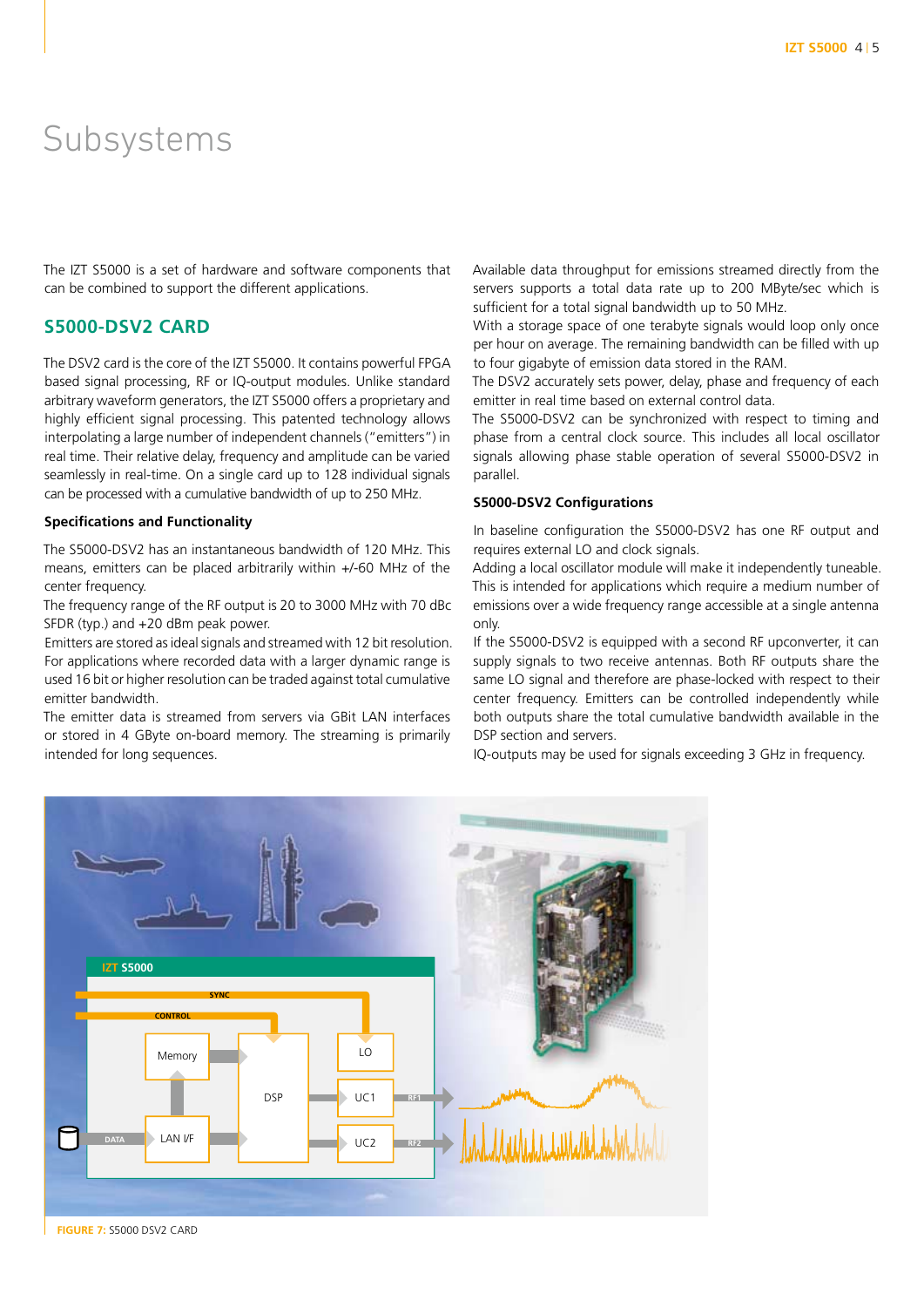### **S5000-CHS**

Up to seven S5000-DSV2 can be placed in one 19" chassis S5000-CHS. The chassis supplies power, cooling and synchronization signals to the cards. When each S5000- DSV2 is equipped with dual RF upconverters, a maximum of fourteen antenna inputs of an interferometric receiver system can be supplied with signals.

### **Couplers & Synchronization Units**

In order to support the different combinations of cards and chassis to larger systems, IZT is offering the necessary couplers, synchronization units and cabinets.

Accurate measurements on interferometric receivers require a calibration of each individual card. This is done by an automatic calibration which is based on the IZT R3000 receiver.



**figure 8:** The IZT S5000 Chassis

# **Control Software**

For standard applications the IZT S5000 is controlled via an easy to use Graphical User Interface. For more complex applications it offers a remote control interface, which is especially suitable for complex, time variant scenarios.

| <b>Builder</b>    |   |                     | <b>BALT: ESSE SVAKE</b> | 101211-012                           |                   |                    |                              |                                | 8 D E                                  | <b><i><u>Syngdia Africa</u></i></b> |         |
|-------------------|---|---------------------|-------------------------|--------------------------------------|-------------------|--------------------|------------------------------|--------------------------------|----------------------------------------|-------------------------------------|---------|
|                   |   |                     |                         |                                      |                   | œ                  |                              |                                |                                        |                                     |         |
| <b>SERVICE</b>    | × | <b>Semale Count</b> |                         | <b>Somale Rule</b>                   |                   | Team Bt            |                              | <b>Carles Blass</b>            | Tyle BF                                | $\blacksquare$                      | warms:  |
|                   |   |                     |                         |                                      |                   |                    | <b>P-4-8410-15</b>           |                                | tä.                                    |                                     |         |
|                   |   |                     |                         |                                      |                   |                    | 214249                       | ٠                              | w                                      |                                     |         |
| <b>Programmer</b> |   |                     |                         |                                      |                   |                    | <b>STE MAKER</b>             | ٠                              | i6                                     |                                     | latesto |
|                   |   |                     |                         |                                      |                   |                    | ⊶                            |                                | u                                      |                                     |         |
|                   |   |                     |                         |                                      |                   |                    | <b>IUA crenus</b>            | ٠                              | $\overline{1}$                         |                                     |         |
|                   |   |                     |                         |                                      |                   |                    | <b>JUSTINER</b>              |                                | zs:<br>W                               |                                     |         |
|                   |   |                     |                         |                                      |                   |                    | <b>JULIETIA</b>              |                                |                                        |                                     |         |
|                   |   |                     |                         |                                      |                   |                    | <b>IGE-TEGEN</b>             |                                | ×<br>si.                               |                                     |         |
|                   |   |                     |                         |                                      |                   |                    |                              |                                |                                        |                                     |         |
|                   | × |                     |                         |                                      |                   | ×                  | 108.195212                   |                                |                                        |                                     |         |
|                   |   |                     |                         |                                      |                   |                    |                              |                                |                                        |                                     |         |
|                   |   | Army                | $\frac{1}{2}$           | <b>Biscoper</b>                      | <b>APPLIE</b>     | <b>Stok From</b>   | Law was                      | Local Travel                   | sevenses                               | <b>Hille M</b>                      |         |
|                   |   | ₽                   |                         | <b><i><u>AMMED</u></i></b>           | & Models          | --                 | <b>AA Lucreas</b>            | <b><i><u>ELEMENT</u></i></b>   | <b>TANGAL</b>                          |                                     |         |
|                   |   | 귵                   |                         | <b>A MARIE CT</b>                    | 8.50000           | 3.0000             | 11110101                     | <b>ES EMBOS</b>                | <b>LABINS</b>                          | ٠                                   |         |
|                   |   | 귵                   |                         | <b><i>AMMED</i></b>                  | 6.50046           | <b>A children</b>  | <b>WASHING</b>               | <b>ELEMINA</b>                 | <b><i><i><u>industrial</u></i></i></b> | ٠                                   |         |
|                   |   | ü                   |                         | <b>FRANCIS</b>                       | 8.80000           | <b>A Paintings</b> | <b>ALCOHOL:</b>              | <b>ESUMMAGE</b>                | <b>LEASING</b>                         | ۰                                   |         |
|                   |   | ü                   |                         | <b><i>AMMED</i></b>                  | 4.0000            | 3.141.000          | <b>91100100</b>              | 12 sidere                      | <b>Lighters</b>                        | ٠                                   |         |
|                   |   | u                   |                         | <b>AMONGET</b>                       | <b>A decision</b> | <b>Bridgewood</b>  | <b><i>SERGENCE</i></b>       | <b>LE JOINARD</b>              | <b>TERRITORY</b>                       | ٠                                   |         |
|                   |   | Q.                  |                         | <b><i>SHOWER</i></b>                 | <b>A Montree</b>  | <b>STATISTICS</b>  | <b>NA AMERICAN</b>           | 120600-0                       | 1100010                                | ٠                                   |         |
|                   |   | u                   |                         | <b><i>DRINGET</i></b>                | <b>Limited</b>    | <b>Britannica</b>  | <b><i>NAMER</i></b>          | <b><i><u>Elizabeth</u></i></b> | 1100001                                | ٠                                   |         |
| ue.               |   | Q.<br><b>PE</b>     |                         | 100017<br><b>Amming</b> <sup>1</sup> | 1,000             | <b>Litterate</b>   | <b><i><u>SEASONA</u></i></b> | <b>Elizabetica</b>             | <b>Teamers</b>                         |                                     |         |

**FIGURE 9:** CONFIGURING A LIST OF EMISSIONS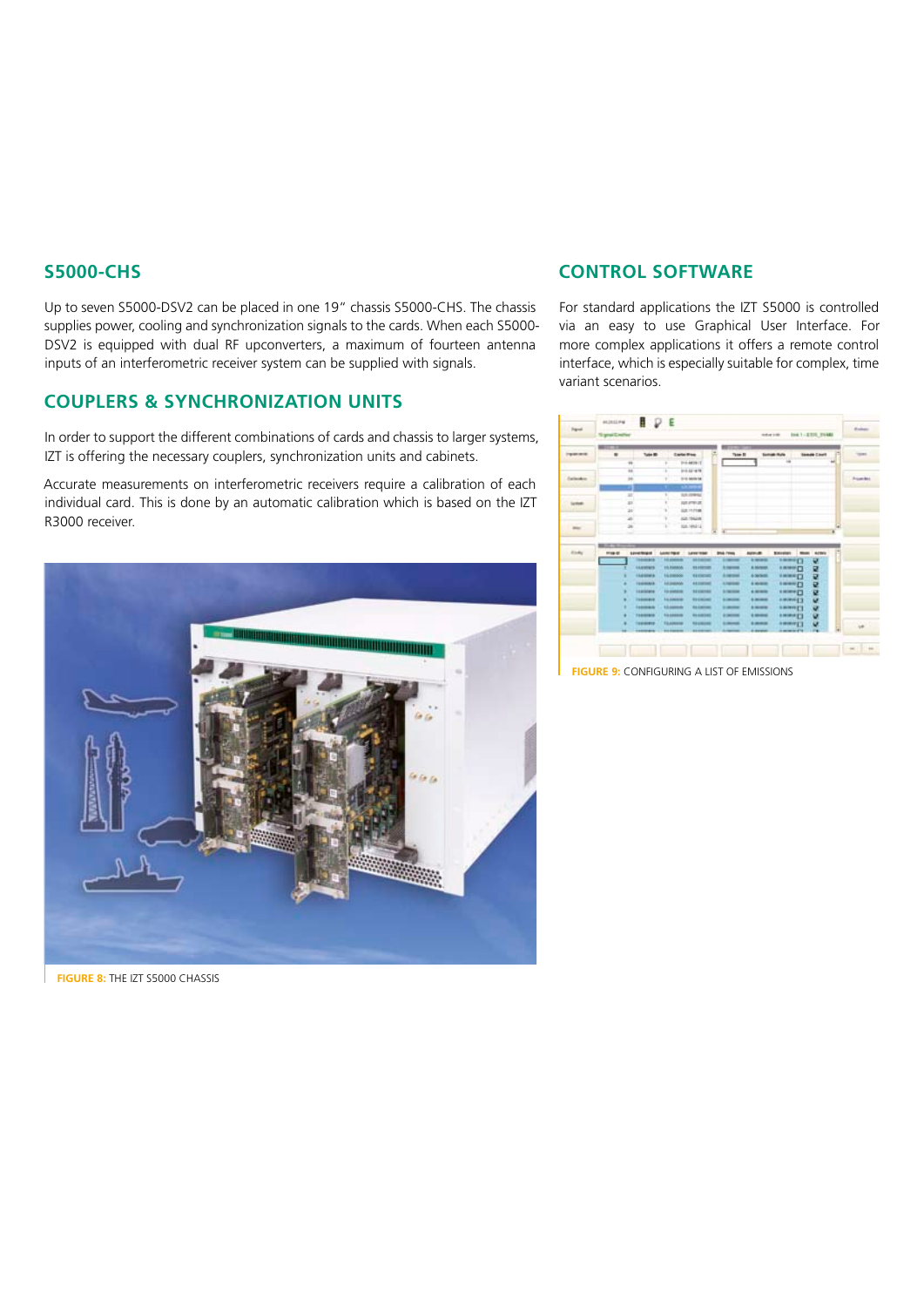# Combining Multiple Chassis

In order to best match the customer's application, multiple S5000- DSV2 can be combined in different ways. The sizing of the servers and switches depends on the specific configuration and will be done by IZT.

## **INDepeNDeNT S5000-DSV2**

In applications requiring a single antenna output and a maximum number of emissions, each S5000-DSV2 is equipped with a local oscillator, which makes the center frequency of each card independently tuneable. One chassis with seven cards in this configuration can generate about one thousand emissions and cover a bandwidth of up to 800MHz.

The up to fourteen RF outputs are then combined to a single antenna output.

# **COMBININg aCrOSS CHaSSIS**

In an interferometric application, all DSV2 cards in one chassis are driven from a single local oscillator. The center frequency of the whole chassis can be set arbitrarily.

at a given point in time one 120MHz wide portion of the spectrum can be covered with signals.

For testing an automatic search receiver or DF system, continuous coverage of the full spectrum is important.

This is achieved by combining chassis "vertically", i.e. one chassis is assigned to a fixed portion of the frequency spectrum. For each antenna output up to twenty-six chassis can be combined to achieve full coverage of the frequency range up to 3 GHz.

Test setups requiring only a single antenna signal but a large number of emissions can be efficiently met by combining horizontally.

IZT offers the necessary coupler assemblies, filters and calibration equipment for both configurations.







**FIGURE 11: COMBINING CHASSIS VERTICALLY** 



**FIGURE 12: COMBINING CHASSIS HORIZONTALLY**